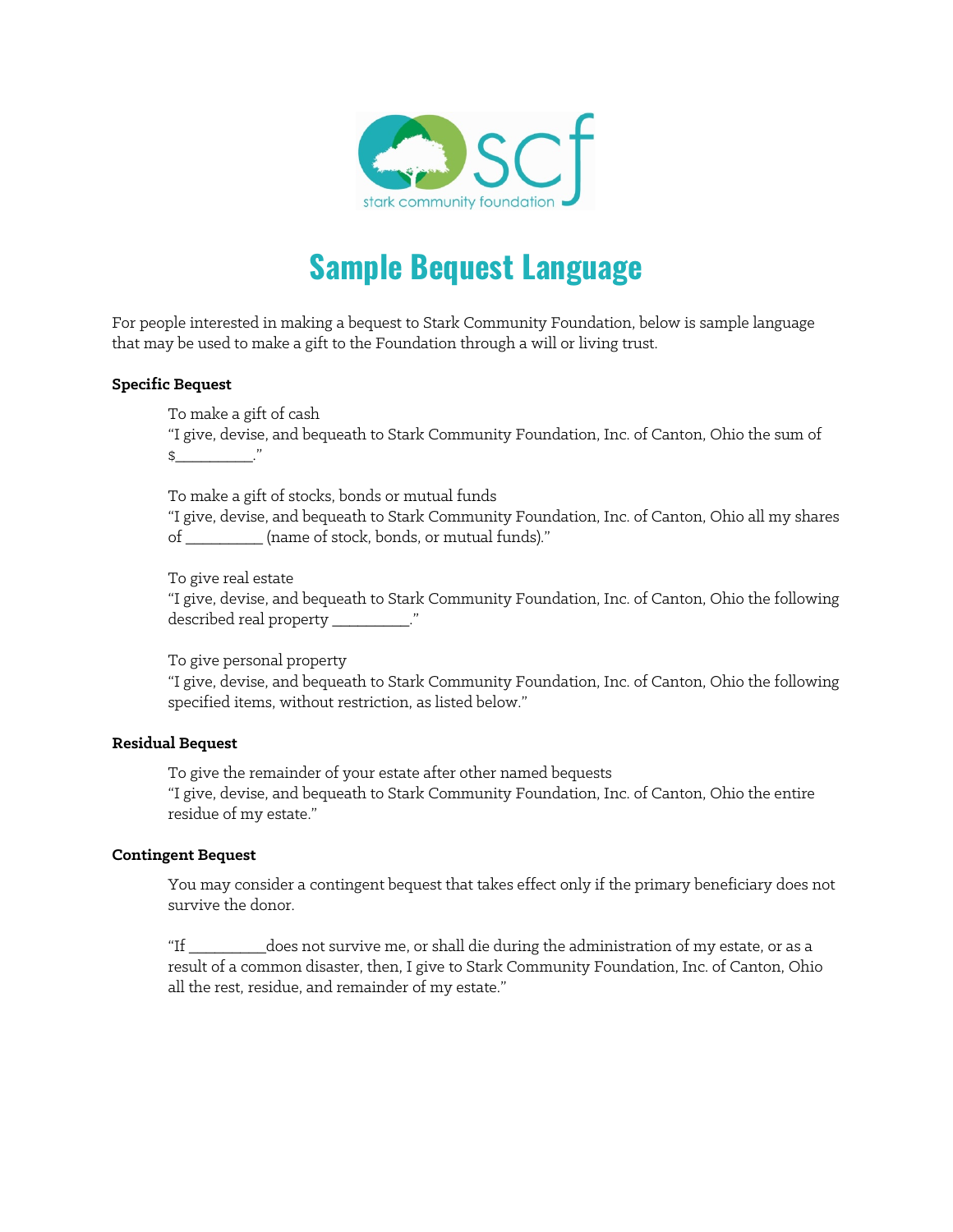The following language should be used to provide distributions to Stark Community Foundation in trust agreements.

### **Existing Trust**

For an existing trust, the following language can be used:

Upon the (triggering event), I direct the trustee to hold the principal and income then existing in trust, as a trust under and pursuant to the terms of the Amended Resolution and Declaration of Trust Creating Stark Community Foundation. The trust fund thus created shall be known as the (donor's name, for example) Fund and shall be a component fund of Stark Community Foundation. The income from the (name) Fund shall be used by Stark Community Foundation for its general purposes (or whatever charitable purpose the settlor has).

If the gift is by a testamentary device, then the reference in the first sentence could be as follows:

Upon the (triggering event), I direct (named trustee), as trustee, to hold my residuary estate in trust, as a trust under and pursuant to the terms of the Amended Resolution and Declaration of Trust Creating The Stark Community Foundation. The trust fund thus created shall be known as the (donor's name, for example) Fund and shall be a component fund of Stark Community Foundation. The income from the (name) Fund shall be used by Stark Community Foundation for its general purposes (or whatever charitable purpose the settlor has).

You should always consult your attorney as to whether the sample language above meets your needs.

#### **Retirement Assets**

It is easy, and from a tax point of view, very advantageous to include retirement assets from IRA, 401(k), 403(b), SEP-IRA, ESOP, Keogh, stock bonus plans, and defined benefit plans as estate gifts to Stark Community Foundation, Inc. The simplest way to leave the balance of a retirement account to us is to list Stark Community Foundation, Inc. as the beneficiary on the beneficiary form provided by your plan administrator. Make sure that you keep a copy of this form with your valuable papers.

If you are married, your surviving spouse is entitled by law to receive the entire amount in these qualified plans: money purchase pension, profit-sharing plan, 401(k) plan, stock bonus plan, ESOP or any defined benefit or annuity plan (though not an IRA). In order for the assets to be transferable to Stark Community Foundation, Inc., your spouse must execute a written waiver (even though you designate a charitable organization as beneficiary on your employer's forms). Your spouse can execute one after your death, if necessary.

If you prefer to make your spouse the primary beneficiary of the retirement account, you can name Stark Community Foundation, Inc. as the secondary beneficiary.

Why should you donate your retirement plan? Generally, the undistributed balance of qualified retirement plans is subject to double taxation. First, it is fully includable in your gross estate for estate tax purposes. Second, retirement accounts, which usually represent deferred